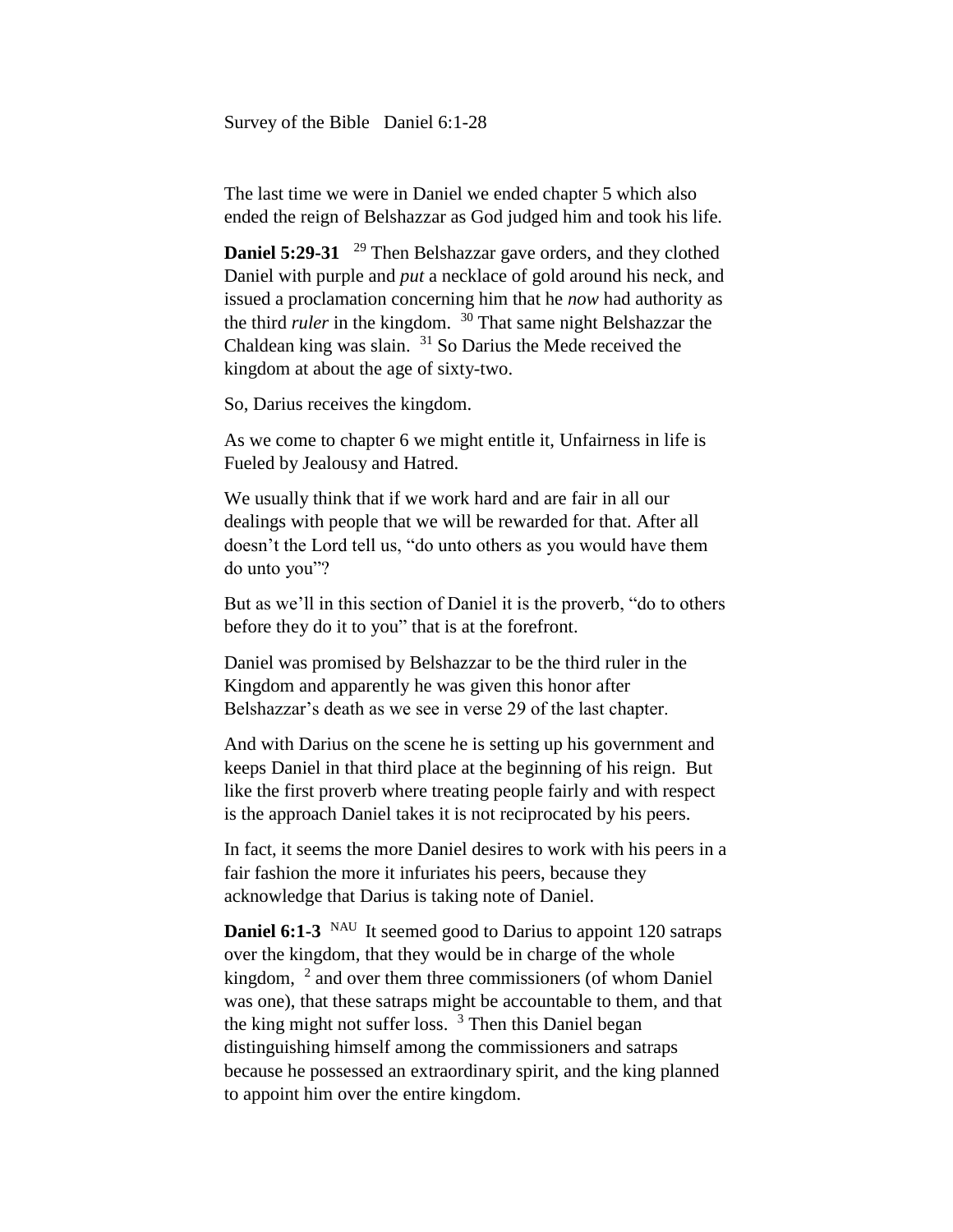This is a good thing right? You work hard and you rise to the top. Unfortunately, in the real world, this is all too often not the case. How many times have you worked for someone who was so incompetent that it amazed you that they were in any position of authority?

This has been going on for millennia and Belshazzar is a perfect example of how a ruthless incompetent man can assume power. And this is why we can identify with delight when we see that justice actually comes to the forefront to deal with such people.

But more often than not it doesn't seem to work out that way, and even the psalmist concedes this point.

**Psalm 10:3-5** <sup>3</sup> For the wicked boasts of his heart's desire, And the greedy man curses *and* spurns the LORD. <sup>4</sup> The wicked, in the haughtiness of his countenance, does not seek *Him*. All his thoughts are, "There is no God."  $5$  *His ways prosper at all times*; Your judgments are on high, out of his sight; As for all his adversaries, he snorts at them.

But we would be mistaken that God's judgments are out of sight before the Lord in the case of the man who seems to never receive justice as the psalmist in this same psalm concludes.

**Psalm 10:16-18** <sup>16</sup> The LORD is King forever and ever; Nations have perished from His land. <sup>17</sup> O LORD, You have heard the desire of the humble; You will strengthen their heart, You will incline Your ear  $18$  To vindicate the orphan and the oppressed, So that man who is of the earth will no longer cause terror.

All men will be judged before our Holy God, but that doesn't mean that people in this world won't attempt to gain the advantage through ungodly means and the people of Daniel's day were no different as they saw their positions being challenged by an outsider, a Jew of the dispersion.

Instead of rejoicing in Darius' choice to elevate Daniel from the third position to the first the other satraps understand that whoever was first was now second and whoever was second was now third. We call that demotion and so did these peers of Daniel's.

Keeping all of this in context let us not lose sight of the purpose of this book and every other book of Scripture. It is all about Christ and His redemption of His people. This portion of Scripture, though it may include a moral story of good vs. evil, the good vs.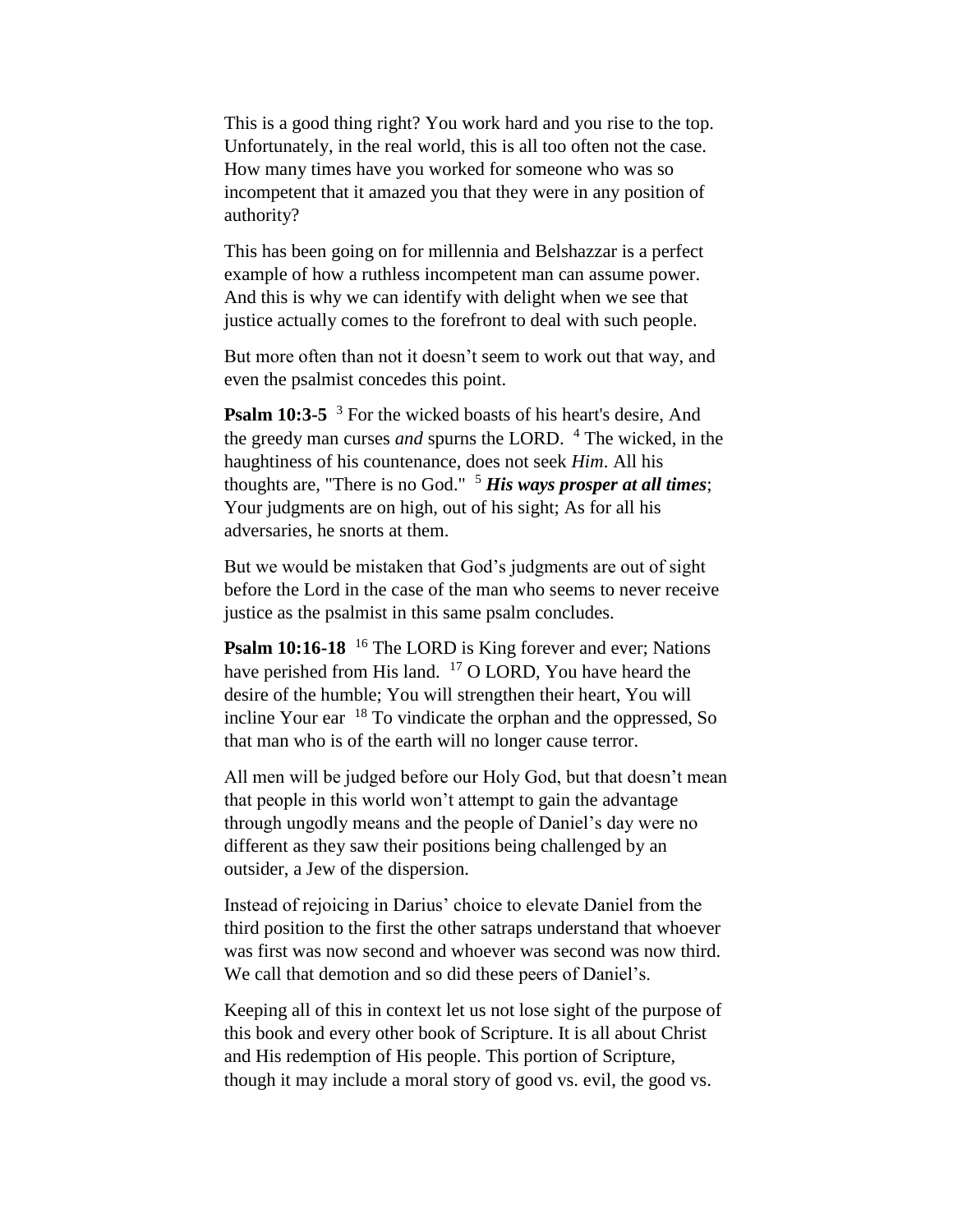evil is really a story of the seed of the serpent vs. the see of the woman.

In other words, the gospel of Jesus Christ and the Kingdom He came to establish and bring to fruition on the last day.

This section of Daniel is describing something bigger than any personal issue we may have with the world and the people in it who are trying to destroy us to whatever degree we perceive that.

This section, as we will see, ends with the truth that Daniel is delivered and his God is the deliverer to be praised forever more.

But let's look at this.

We're told that Daniel found favor with Darius as he distinguished himself among his peers for this reason.

**Daniel 6:3** because he possessed an extraordinary spirit,

## **What was this spirit that Daniel possessed?**

The word for spirit here in our text in the Aramaic is the same word in Hebrew: *ruach.*

And it simply means wind or spirit and it implies that there was something that moved Daniel in his life that was different from what moved the other satraps.

We might even look at this as a precursor of what happened after the resurrection of Jesus Christ when the disciples were indwelt with the Spirit. Remember, that the Spirit of God did not take up actual residence in the believer until after the resurrection of Jesus Christ.

**John 14:16-18** <sup>16</sup> "I will ask the Father, and He will give you another Helper, that He may be with you forever; <sup>17</sup> *that is* the Spirit of truth, whom the world cannot receive, because it does not see Him or know Him, *but* you know Him because He abides with you and will be in you. <sup>18</sup> "I will not leave you as orphans; I will come to you.

This was fulfilled after Jesus appeared to His disciples after His resurrection.

**John 20:21-22** <sup>21</sup> So Jesus said to them again, "Peace *be* with you; as the Father has sent Me, I also send you."  $^{22}$  And when He had said this, He breathed on them and said to them, "Receive the Holy Spirit.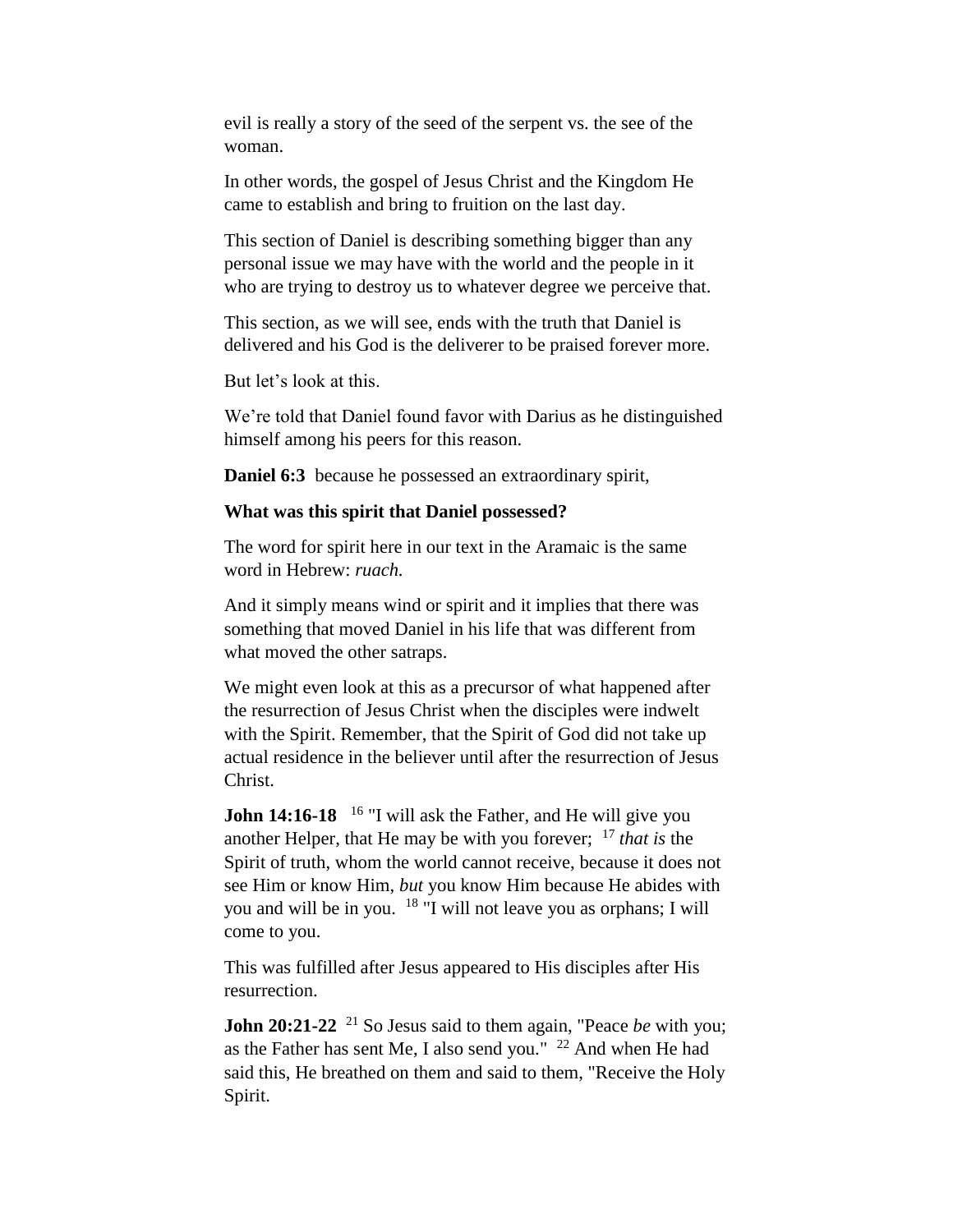Up to this point in redemptive history the Holy Spirit was with and came upon His people throughout the generations leading up to this point. But now in the new covenant He would be "in" them.

However, it was the baptism of the Holy Spirit, that filling of the Spirit, for empowering His people to advance the Kingdom through the gospel that we see on the day of Pentecost.

Acts 2:1-4 <sup>NAU</sup> When the day of Pentecost had come, they were all together in one place.  $2$  And suddenly there came from heaven a noise like a violent rushing wind, and it filled the whole house where they were sitting.  $3$  And there appeared to them tongues as of fire distributing themselves, and they rested on each one of them. <sup>4</sup> And they were all filled with the Holy Spirit and began to speak with other tongues, as the Spirit was giving them utterance.

Keep in mind that the disciples had already been indwelt by the Spirit prior to the day of Pentecost when the Lord had breathed on them as they then received the Holy Spirit. Now they were filled or empowered as they are identified with the ministry of the Holy Spirit in power.

Daniel is receiving the benefits of the Holy Spirit who is with him even though He is not in him. And so, whatever else we can say about the extraordinary spirit that Daniel possessed it must be associated the Spirit of God who was with him in the midst of the trials he was about to experience at the hands of ungodly people.

These jealous and hateful satraps who felt their power being threatened come up with a plan to destroy Daniel.

What is interesting about their strategy is that they know they cannot find fault with Daniel's functions within his job description. He dot's every "I" and crosses every "T" in his faithfulness to his job as he serves the king. So, how do you destroy such a person?

One way of doing it is to lie about their duties in that position, but a lie in this case falls flat when you have no evidence. But if you can force someone to act in a way that violates the law by taking advantage of their faith you might have success. And this is exactly the tact they choose.

**Daniel 6:4-5** <sup>4</sup> Then the commissioners and satraps began trying to find a ground of accusation against Daniel in regard to government affairs; but they could find no ground of accusation or *evidence of* corruption, inasmuch as he was faithful, and no negligence or corruption was *to be* found in him. <sup>5</sup> Then these men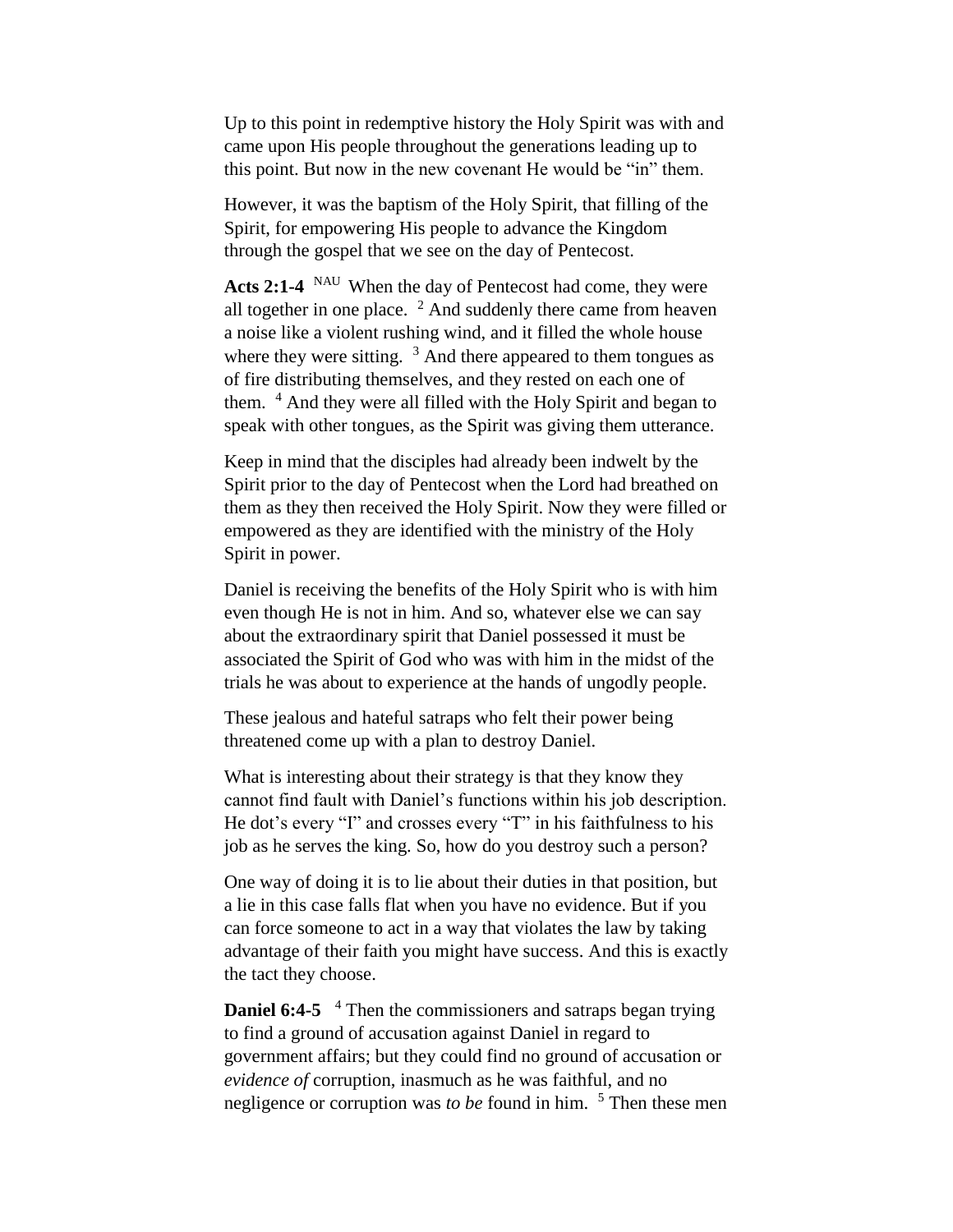said, "We will not find any ground of accusation against this Daniel unless we find *it* against him with regard to the law of his God."

If they can create a law of the land that forces Daniel not to obey that law then you have grounds for not simply causing Daniel to lose his job, but in this case losing his life which is the final solution for this Jew, as one particular German in the  $20<sup>th</sup>$  century concluded as well.

But what these satraps and the world-at-large will discover is that the final solution is found at the judgment seat of Christ on the last day when they will give an account to their Creator. For you and I in Christ that final solution was found at the cross and thus we do not come into judgment.

John 3:18<sup>18</sup> "*He who believes in Him is not judged*; he who does not believe has been judged already, because he has not believed in the name of the only begotten Son of God.

NAU **John 5:24** "Truly, truly, I say to you, he who hears My word, and believes Him who sent Me, has eternal life, and *does not come into judgment, but has passed out of death into life.*

So, what was the plan these folks devised for Daniel's demise?

**Daniel 6:7** <sup>7</sup> "All the commissioners of the kingdom, the prefects and the satraps, the high officials and the governors have consulted together that the king should establish a statute and enforce an injunction that anyone who makes a petition to any god or man besides you, O king, for thirty days, shall be cast into the lions' den.

The King evidently thought that was a pretty good idea and so he signed it into law without thinking through the ramifications it would have on his number one official in all the kingdom.

Of course Daniel knew the ramifications of this and one would expect him to panic and the get the heck out of Dodge. But what he does is very instructive for any child of God.

**Daniel 6:10** <sup>10</sup> Now when Daniel knew that the document was signed, he entered his house (now in his roof chamber he had windows open toward Jerusalem); and he continued kneeling on his knees three times a day, praying and giving thanks before his God, as he had been doing previously.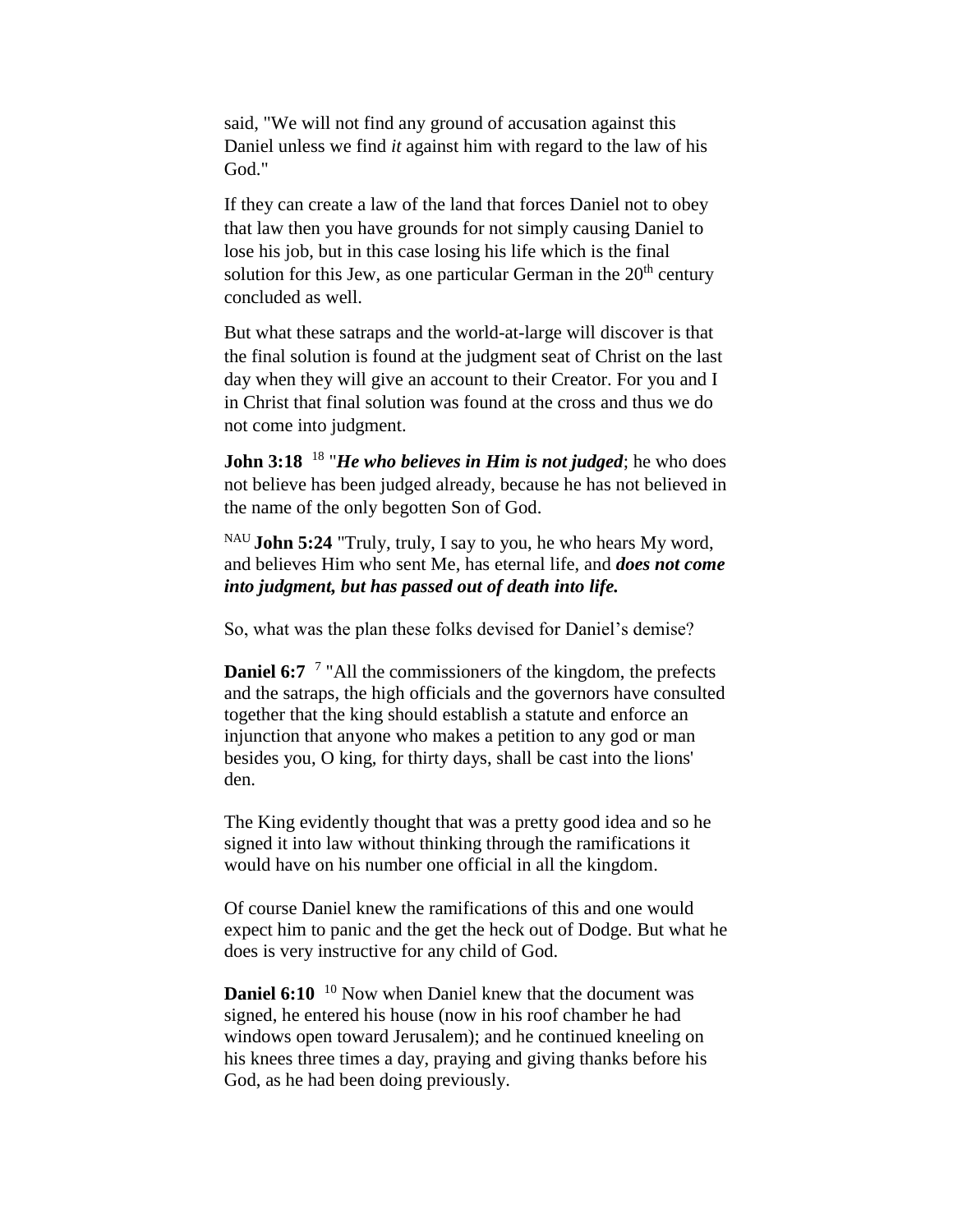What we note here is not simply that Daniel prays to God. We would assume that sort of response as we all should certainly go to God in prayer in times of trouble. Rather, what we see here is that Daniel doesn't panic. In fact, he simply continues with his custom of praying to God three times a day in direct violation of the decree signed by Darius.

**Acts 5:29** We must obey God rather than men.

In other words, he doesn't feel compelled to do anything out of his regular routine of approaching God on a daily basis as he did in times past when there were no trials or tribulations going on in his life.

And apparently he prayed in just the same way when life was good; that is "giving thanks before his God."

## **How does someone who gives thanks to God in the good times able to give thanks to God in the bad?**

For the same reason that every child of God does and that is in thanks for the promise of eternal life and an appreciation for that life with a love that continues to serve in every circumstance knowing that God will never leave us or forsake us.

**Romans 8:28** <sup>28</sup> And we know that God causes all things to work together for good to those who love God, to those who are called according to *His* purpose.

**Romans 14:7-8** <sup>7</sup> For not one of us lives for himself, and not one dies for himself;  $8$  for if we live, we live for the Lord, or if we die, we die for the Lord; therefore whether we live or die, we are the Lord's.

**Titus 2:7-8** <sup>7</sup> in all things show yourself to be an example of good deeds, *with* purity in doctrine, dignified, <sup>8</sup> sound *in* speech which is beyond reproach, so that the opponent will be put to shame, having nothing bad to say about us.

This is Daniel and he knows God will cause his circumstance to work together for his good, but whether he lives or dies he is the Lord's and in that way he will be an example of what it means to live faithfully for the Lord even to the end, knowing that the end is just the beginning of life eternal.

When the king is confronted with the news from these unscrupulous men, that Daniel continues to pray to his God three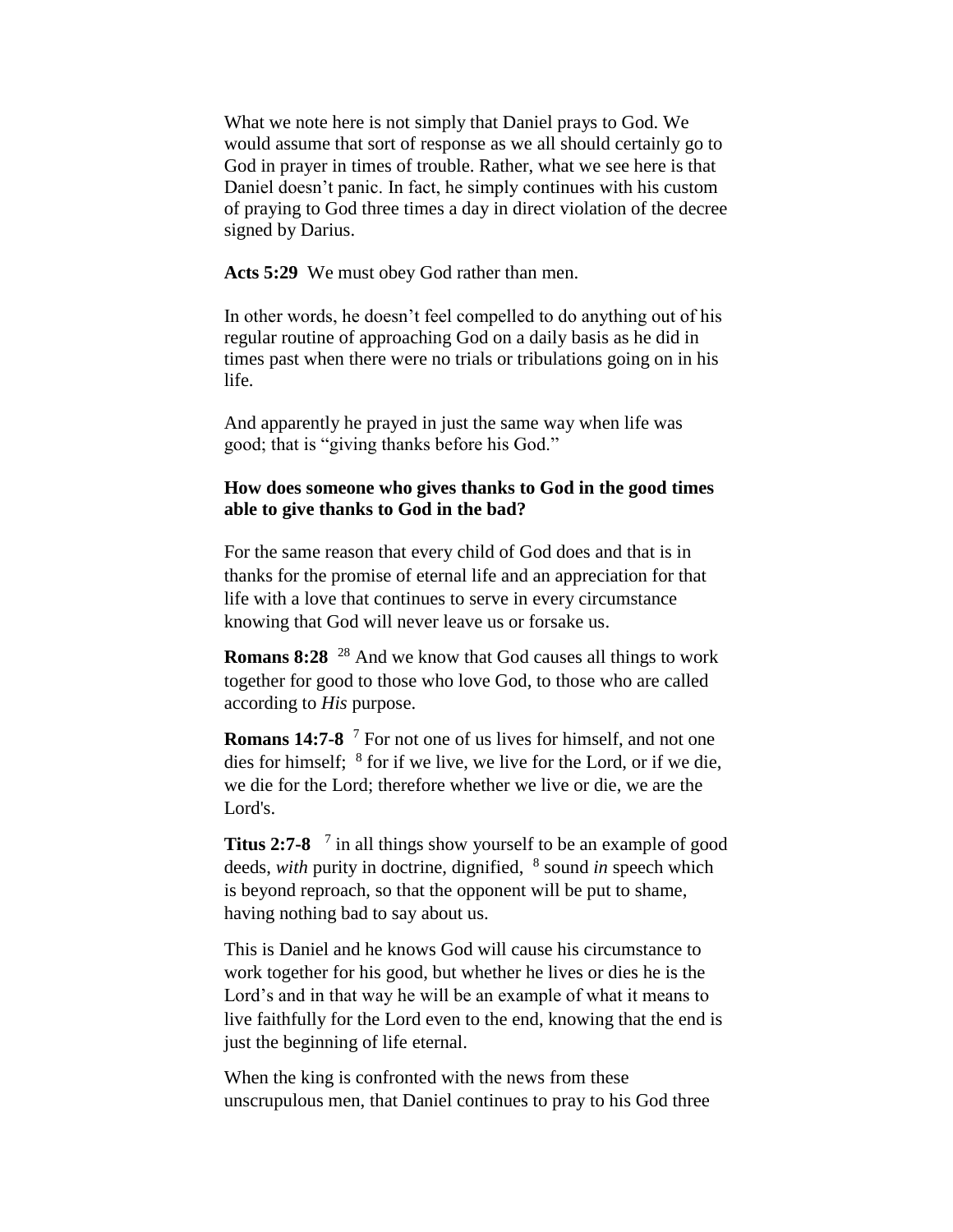times a day, in direct violation of the law he signed into effect, he is troubled and tries to find a way to get around the law and save Daniel.

But his rulers remind him that he cannot skirt the law and so he concedes to throw Daniel into the lion's den as prescribed by law. And the rest of the story is a matter of history.

**Daniel 6:19-23** <sup>19</sup> Then the king arose at dawn, at the break of day, and went in haste to the lions' den. <sup>20</sup> When he had come near the den to Daniel, he cried out with a troubled voice. The king spoke and said to Daniel, "Daniel, servant of the living God, has your God, whom you constantly serve, been able to deliver you from the lions?"  $21$  Then Daniel spoke to the king, "O king, live forever! <sup>22</sup> "My God sent His angel and shut the lions' mouths and they have not harmed me, inasmuch as I was found innocent before Him; and also toward you, O king, I have committed no crime."  $^{23}$ Then the king was very pleased and gave orders for Daniel to be taken up out of the den. So Daniel was taken up out of the den and no injury whatever was found on him, because he had trusted in his God.

Daniel, like Shadrach, Meshac and Abednego who were thrown into the flames of the furnace, knew that God could deliver, but was willing to suffer at the hands of the ungodly.

But there is a God in heaven who will not be mocked and who will not forsake His children and in Daniel's case both his salvation and vindication come together at the same place at the same time.

**Daniel 6:24** <sup>24</sup> The king then gave orders, and they brought those men who had maliciously accused Daniel, and they cast them, their children and their wives into the lions' den; and they had not reached the bottom of the den before the lions overpowered them and crushed all their bones.

This is the picture of final deliverance and judgment that we see in the New Testament that was foretold all throughout the Old.

**Matthew 25:32-34** <sup>32</sup> "All the nations will be gathered before Him; and He will separate them from one another, as the shepherd separates the sheep from the goats;  $33$  and He will put the sheep on His right, and the goats on the left.  $34$  "Then the King will say to those on His right, 'Come, you who are blessed of My Father, inherit the kingdom prepared for you from the foundation of the world.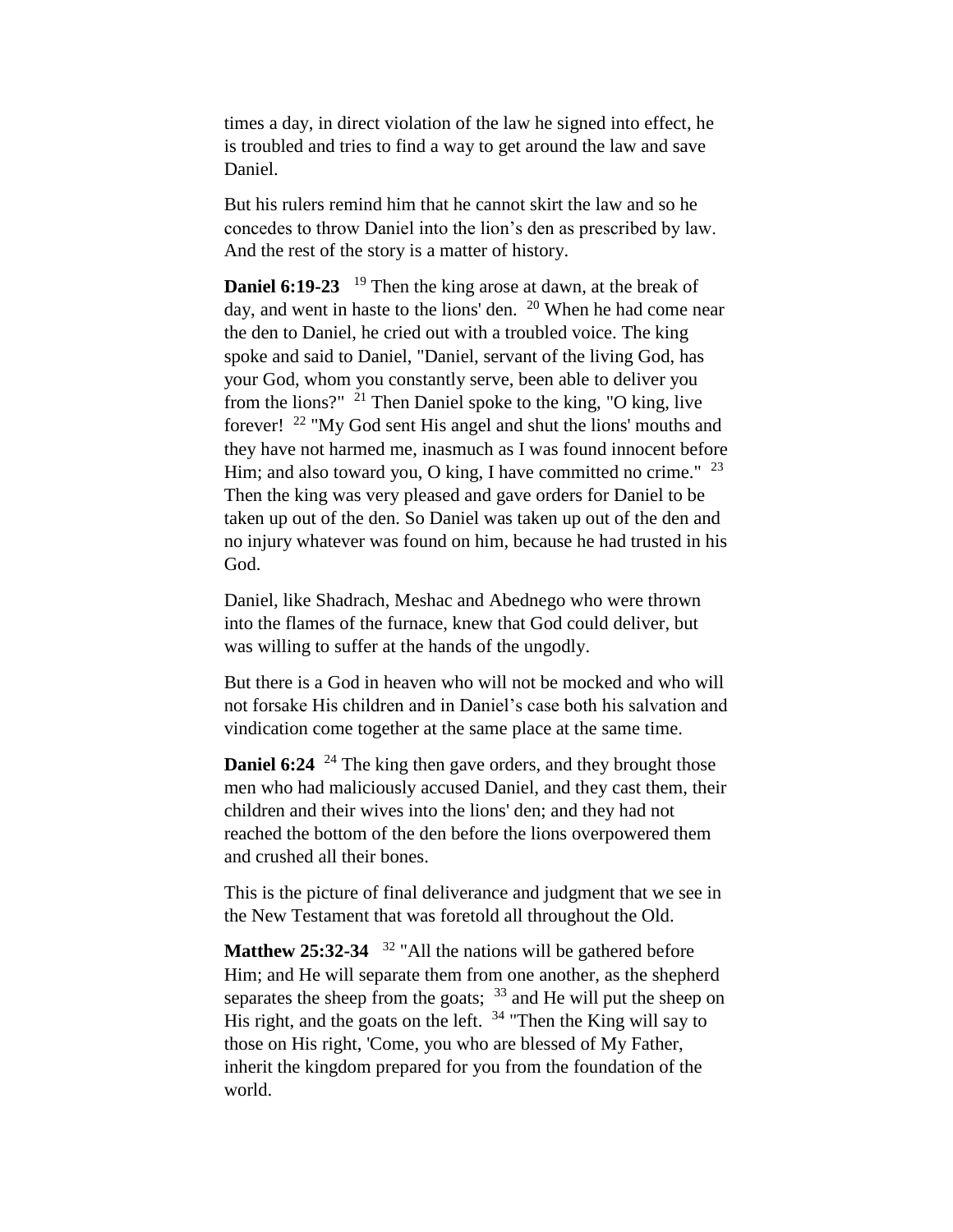Matthew 25:41-46 <sup>41</sup> "Then He will also say to those on His left, 'Depart from Me, accursed ones, into the eternal fire which has been prepared for the devil and his angels.

Daniel's story is our story in Christ and it is in Christ that we stand, but it is in Christ that we must go forward even when the world tries to destroy us, be that the people in our workplace or those literally trying to destroy us.

God is still on His throne and even Darius acknowledges this.

**Daniel 6:25-28** <sup>25</sup> Then Darius the king wrote to all the peoples, nations and *men of every* language who were living in all the land: "May your peace abound! <sup>26</sup> "I make a decree that in all the dominion of my kingdom men are to fear and tremble before the God of Daniel; For He is the living God and enduring forever, And His kingdom is one which will not be destroyed, And His dominion *will be* forever. <sup>27</sup> "He delivers and rescues and performs signs and wonders In heaven and on earth, Who has *also*  delivered Daniel from the power of the lions." <sup>28</sup> So this Daniel enjoyed success in the reign of Darius and in the reign of Cyrus the Persian.

Like Nebuchadnezzar, Darius acknowledges Daniel's God, and yet does so without conspicuously embracing the God of Daniel as his own.

Again, one can only hope that Nebuchadnezzar and Darius, in the end, came to faith in Daniel's God. But whether they did or not we know that in this world or the next all men will bow and give glory to God.

**Romans 14:11** <sup>11</sup> For it is written, "AS I LIVE, SAYS THE LORD, EVERY KNEE SHALL BOW TO ME, AND EVERY TONGUE SHALL GIVE PRAISE TO GOD."

## **Could God have turned the hearts of these pagan kings?**

Absolutely. And God can change a heart of stone into a heart of flesh as He shows mercy to whom He shows mercy and shows compassion to whom He shows compassion.

**Matthew 3:9** <sup>9</sup> and do not suppose that you can say to yourselves, 'We have Abraham for our father'; for I say to you that from these stones God is able to raise up children to Abraham.

God can and does move men to faith and every child of God can claim their father Abraham as they place their faith in Christ.